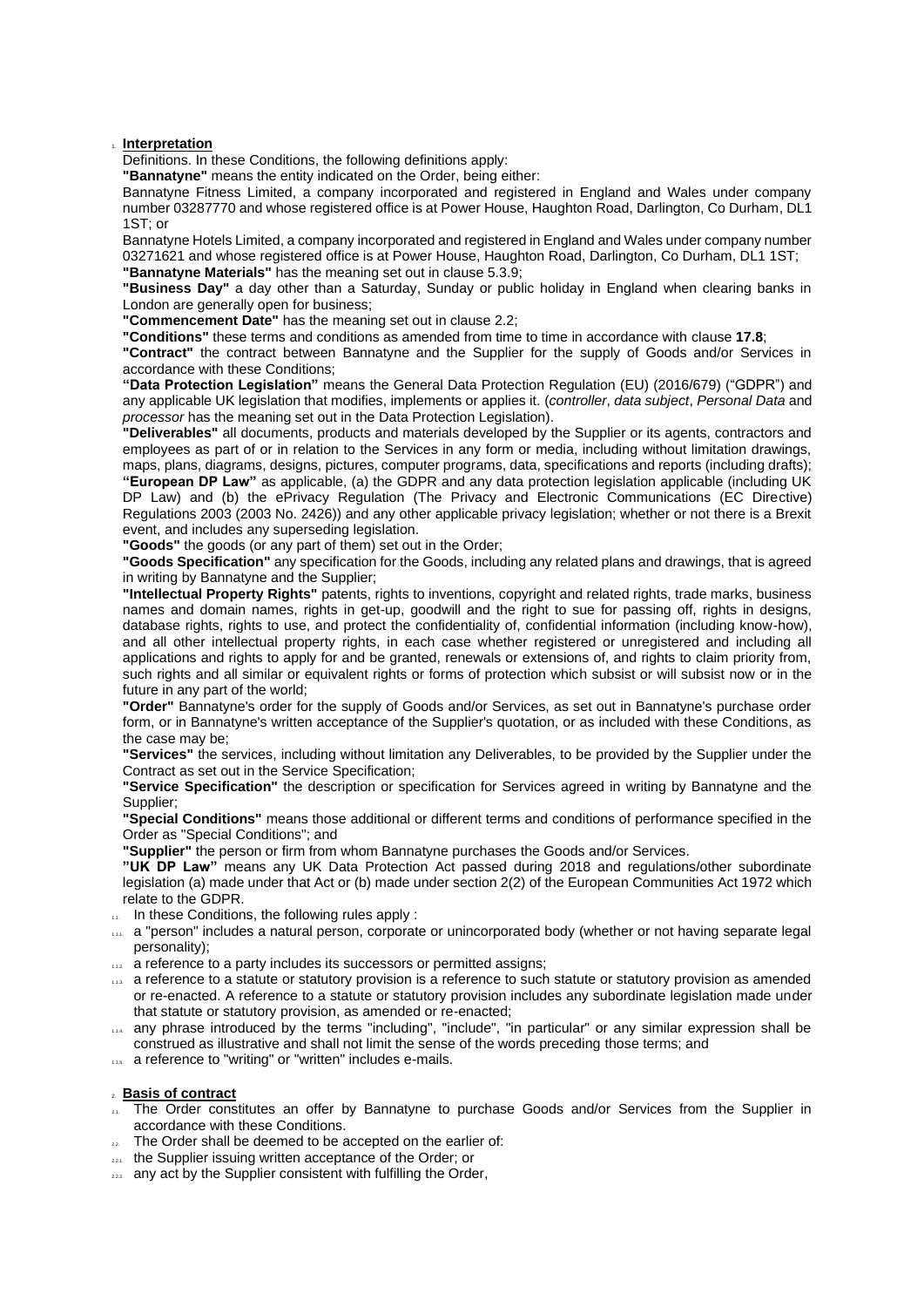at which point and on which date the Contract shall come into existence (the "Commencement Date").

- <sup>23</sup>. These Conditions, together with any applicable Special Conditions, apply to the Contract to the exclusion of any other terms that the Supplier seeks to impose or incorporate, or which are implied by trade, custom, practice or course of dealing.
- $\mu$  In the event of any inconsistency or conflict between the terms of these Conditions and the Special Conditions, the Special Conditions shall prevail over these Conditions.
- 2.5. All of these Conditions shall apply to the supply of both Goods and Services except where the application to one or the other is specified.

# 3. **Supply of Goods**

- <span id="page-1-0"></span>3.1. The Supplier shall ensure that the Goods shall:
- 3.1.1. correspond with their description and any applicable Goods Specification;
- 312. be of satisfactory quality (within the meaning of the Sale of Goods Act 1979) and fit for any purpose held out by the Supplier or made known to the Supplier by Bannatyne, expressly or by implication, and in this respect Bannatyne relies on the Supplier's skill and judgment;
- 31.3. where applicable, be free from defects in design, materials and workmanship and remain so for twelve (12) months after delivery;
- 31.4. comply with all applicable statutory and regulatory requirements relating to the manufacture, labelling, packaging, storage, handling and delivery of the Goods; and
- **115.** have a reasonable shelf life at the point of delivery, where the Goods are perishable.
- 3.2. The Supplier shall ensure that at all times it has and maintains all the licences, permissions, authorisations, consents and permits that it needs to carry out its obligations under the Contract in respect of the Goods.
- <sup>33</sup>. Bannatyne shall have the right to inspect and test the Goods at any time before delivery.
- 14. If following such inspection or testing Bannatyne considers that the Goods do not conform or are unlikely to comply with the Supplier's undertakings at clause [3.1,](#page-1-0) Bannatyne shall inform the Supplier and the Supplier shall immediately take such remedial action as is necessary to ensure compliance.
- 3.5. Notwithstanding any such inspection or testing, the Supplier shall remain fully responsible for the Goods and any such inspection or testing shall not reduce or otherwise affect the Supplier's obligations under the Contract, and Bannatyne shall have the right to conduct further inspections and tests after the Supplier has carried out its remedial actions.

### 4. **Delivery of Goods**

- The Supplier shall ensure that:
- 4.1. the Goods are properly packed and secured in such manner as to enable them to reach their destination in good condition;
- 412. each delivery of the Goods is accompanied by a delivery note which shows the date of the Order, the Order number (if any), the type and quantity of the Goods (including the code number of the Goods (where applicable)), special storage instructions (if any) and, if the Goods are being delivered by instalments, the outstanding balance of Goods remaining to be delivered; and
- <sup>413</sup>. If the Supplier requires Bannatyne to return any packaging material for the Goods to the Supplier, that fact is clearly stated on the delivery note. Any such packaging material shall only be returned to the Supplier at the cost of the Supplier; and
- 414. the Goods are delivered in a manner which causes the least disruption and/or obstruction to Bannatyne, its staff and customers as is reasonably possible in the circumstances.
- 42. The Supplier shall deliver the Goods:
- <sub>421.</sub> on the date specified in the Order or, if no such date is specified, then within five (5) Business Days of the date of the Order;
- 4.2.2. to Bannatyne's premises as is set out in the Order or as instructed by Bannatyne before delivery (the "**Delivery Location**");
- 423. during Bannatyne's normal hours of business, or as instructed by Bannatyne.
- 4. Delivery of the Goods shall be completed on the completion of unloading of the Goods at the Delivery Location. 4.4. If the Supplier:
- 441. delivers less than ninety-five per cent (95%) of the quantity of Goods ordered, Bannatyne may reject the Goods; or
- 442. delivers more than one hundred and five per cent (105%) of the quantity of Goods ordered, Bannatyne may at its sole discretion reject the Goods or the excess Goods,
- and any rejected Goods shall be returnable at the Supplier's risk and expense. If the Supplier delivers more or less than the quantity of Goods ordered, and Bannatyne accepts the delivery, a pro rata adjustment shall be made to the invoice for the Goods.
- 4.5. The Supplier shall not deliver the Goods in instalments without Bannatyne's prior written consent. Where it is agreed that the Goods are delivered by instalments, they may be invoiced and paid for separately. However, failure by the Supplier to deliver any one instalment on time or at all or any defect in an instalment shall entitle Bannatyne to the remedies set out in clause [6.1.](#page-2-1)
- <sup>44</sup>. Title and risk in the Goods shall pass to Bannatyne on completion of delivery (or where the Supplier is also providing installation and/or commissioning services in respect of the relevant Goods, on the completion of such installation and/or commissioning services by the Supplier).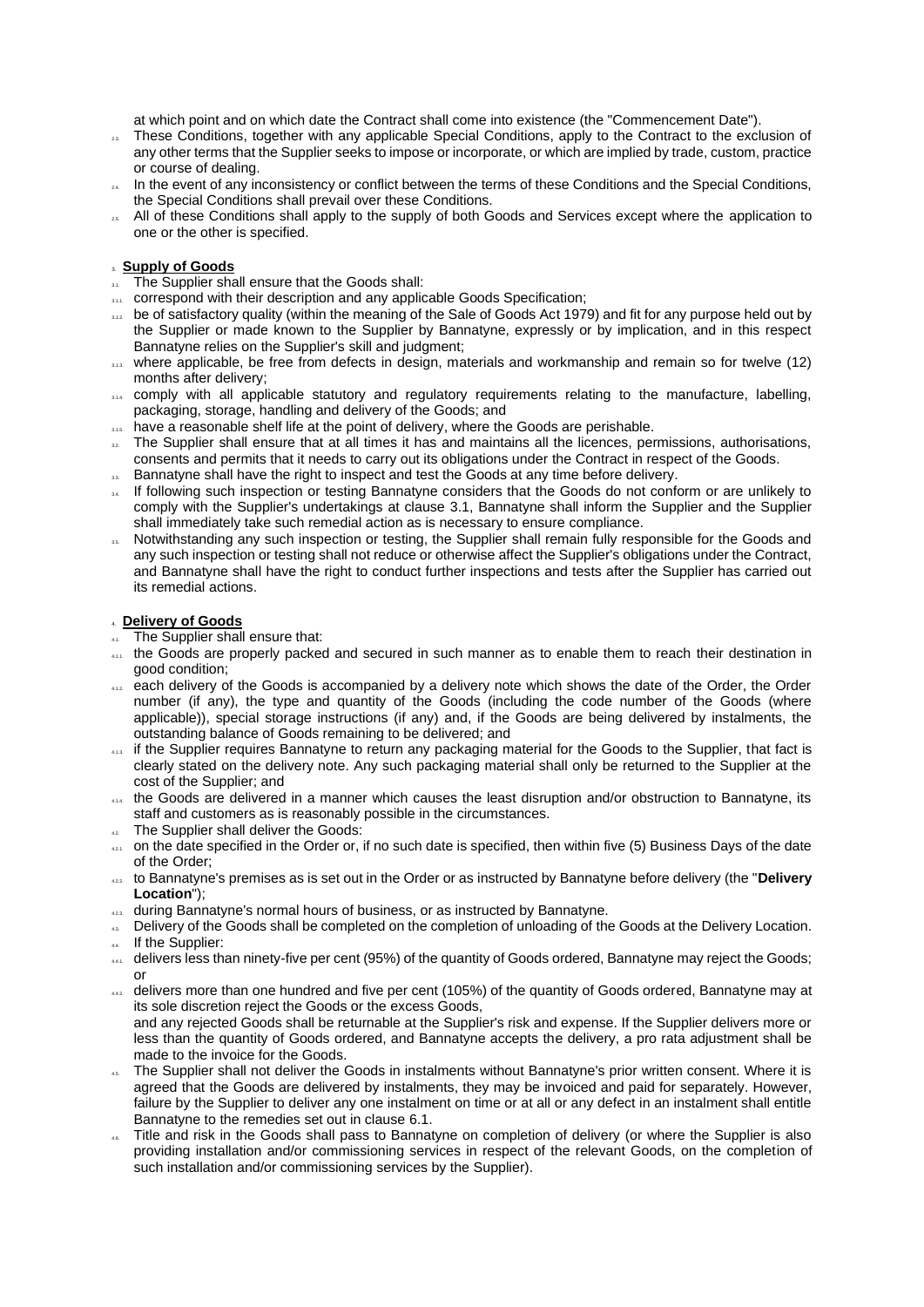### 5. **Supply of Services**

- The Supplier shall from the Commencement Date and for the duration of this Contract provide the Services to Bannatyne in accordance with the terms of the Contract.
- The Supplier shall meet any performance dates for the Services specified in the Order or notified to the Supplier by Bannatyne.
- 5.3. In providing the Services, the Supplier shall:
- 5.3.1. co-operate with Bannatyne in all matters relating to the Services, and comply with all instructions of Bannatyne;
- 5.3.2. perform the Services with the best care, skill and diligence in accordance with best practice in the Supplier's industry, profession or trade;
- 5.3.3. use personnel who are suitably skilled and experienced to perform tasks assigned to them, and in sufficient number to ensure that the Supplier's obligations are fulfilled in accordance with this Contract;
- 5.3.4. ensure that the Services and Deliverables will conform with all descriptions and specifications set out in the Service Specification, and that the Deliverables shall be fit for any purpose expressly or impliedly made known to the Supplier by Bannatyne;
- 5.3.5. provide all equipment, tools and vehicles and such other items as are required to provide the Services;
- 5.3.6. use the best quality goods, materials, standards and techniques, and ensure that the Deliverables, and all goods and materials supplied and used in the Services or transferred to Bannatyne, will be free from defects in workmanship, installation and design;
- 63.3.7. obtain and at all times maintain all necessary licences and consents, and comply with all applicable laws and regulations (including complying with the Modern Slavery Act 2015);
- 5.3.8. observe all health and safety rules and regulations and any other security requirements that apply at any of Bannatyne's premises;
- <span id="page-2-0"></span>5.3.9. hold all materials, equipment and tools, drawings, specifications and data supplied by Bannatyne to the Supplier (the "Bannatyne Materials") in safe custody at its own risk, maintain Bannatyne Materials in good condition until returned to Bannatyne, and not dispose or use Bannatyne Materials other than in accordance with Bannatyne's written instructions or authorisation;
- 5.3.10. not do or omit to do anything which may cause Bannatyne to lose any licence, authority, consent or permission upon which it relies for the purposes of conducting its business, and the Supplier acknowledges that Bannatyne may rely or act on the Services;
- 53.11. leave any Bannatyne premises at which the Services are performed in a clean and tidy state, remove any waste materials, packaging or debris from the site and not attempt to store any equipment, materials or spares at the site after the Supplier's staff have left; and
- 5.3.12. shall be courteous and polite to all Bannatyne staff and customers, completing the Services with the minimum of disruption at the relevant site and in a professional manner.

## 6. **Bannatyne remedies**

- <span id="page-2-1"></span>If the Supplier fails to deliver the Goods and/or perform the Services by the applicable date, Bannatyne shall, without limiting its other rights or remedies, have one or more of the following rights:
- **6.1.1.** to terminate the Contract with immediate effect by giving written notice to the Supplier;
- 6.12 to refuse to accept any subsequent performance of the Services and/or delivery of the Goods which the Supplier attempts to make;
- 613. to recover from the Supplier any costs incurred by Bannatyne in obtaining substitute goods and/or services from a third party;
- 614. where Bannatyne has paid in advance for Services that have not been provided by the Supplier and/or Goods which have not been delivered by the Supplier, to have such sums refunded by the Supplier; and
- 6.15. to claim damages for any additional costs, loss or expenses incurred by Bannatyne which are in any way attributable to the Supplier's failure to meet such dates.
- <span id="page-2-2"></span><sup>62</sup>. If the Goods are not delivered by the applicable date, Bannatyne may, at its option, claim or deduct five per cent (5%) of the price of the Goods for each day's delay in delivery by way of price reduction, to reflect the added inconvenience and loss of utility to Bannatyne. The parties agree that the reduction in the Charges set out in this clause [6.2](#page-2-2) is reasonable and proportionate. The remedy under this clause [6.2](#page-2-2) shall be without prejudice to Bannatyne's other rights or remedies.
- If the Supplier has delivered Goods that do not comply with the undertakings set out in clause [3.1,](#page-1-0) then, without limiting its other rights or remedies, Bannatyne shall have one or more of the following rights, whether or not it has accepted the Goods:
- 6.3.1. to reject the Goods (in whole or in part) whether or not title has passed and to return them to the Supplier at the Supplier's own risk and expense;
- 632. to terminate the Contract with immediate effect by giving written notice to the Supplier;
- 6.33. to require the Supplier to repair or replace the rejected Goods, or to provide a full refund of the price of the rejected Goods (if paid);
- $6.34$ , to refuse to accept any subsequent delivery of the Goods which the Supplier attempts to make;
- 635. to recover from the Supplier any expenditure incurred by Bannatyne in obtaining substitute goods from a third party; and
- 6.3.6. to claim damages for any additional costs, loss or expenses incurred by Bannatyne arising from the Supplier's failure to supply Goods in accordance with clause [3.1.](#page-1-0)
- 6.4. These Conditions shall extend to any substituted or remedial services and/or repaired or replacement goods supplied by the Supplier.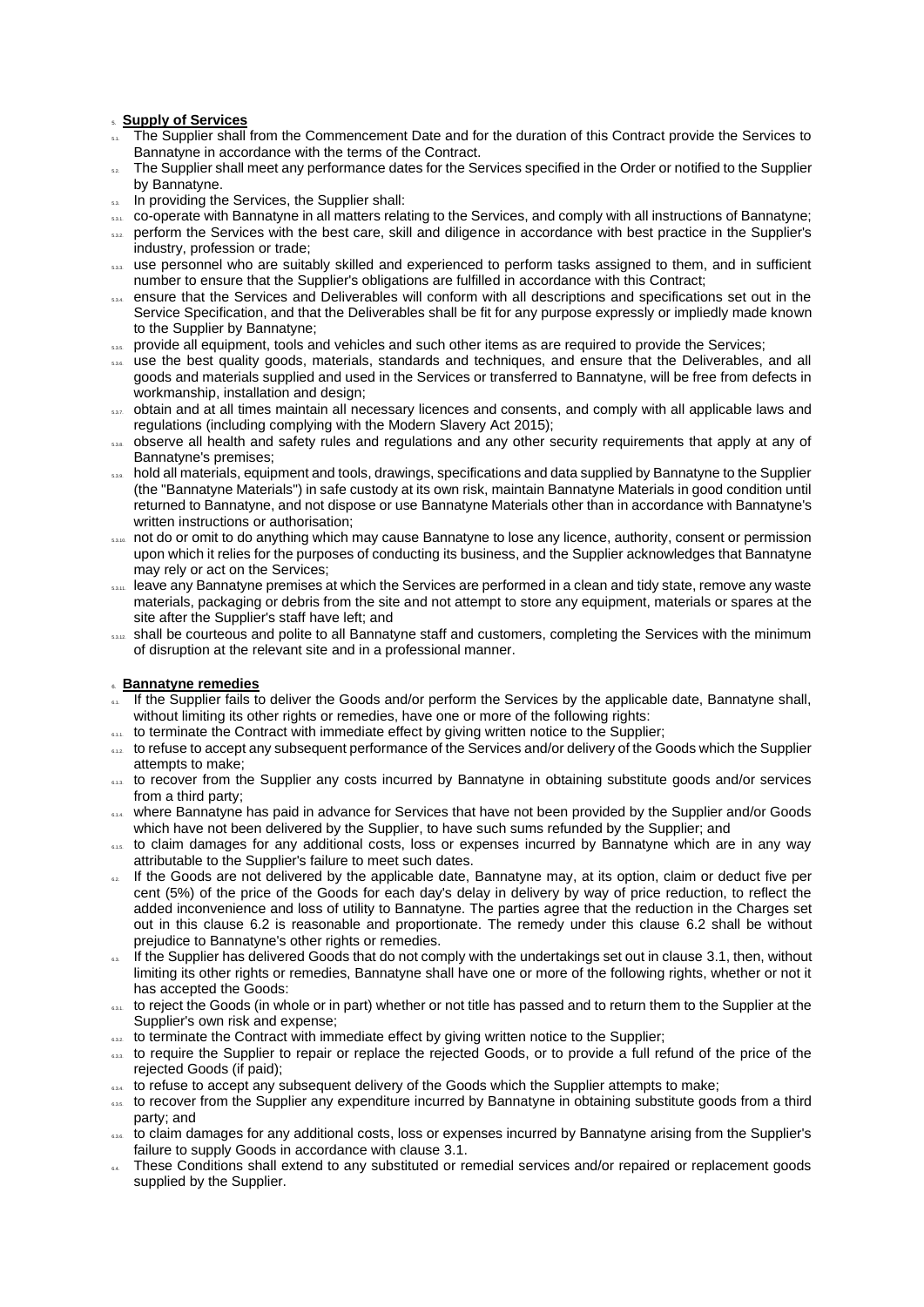6.5. Bannatyne's rights under this Contract are in addition to its rights and remedies implied by statute and common law.

## 7. **Bannatyne's obligations**

### 7.1. Bannatyne shall:

- 7.1.1. provide the Supplier with reasonable access at reasonable times to Bannatyne's premises for the purpose of providing the Services, provided that the times and dates of performance have as far as reasonably possible been agreed with the duty manager of the relevant Bannatyne premises in advance; and
- 7.12. provide such information as the Supplier may reasonably request for the provision of the Services and Bannatyne considers reasonably necessary for the purpose of providing the Services.

## 8. **Charges and payment**

- 8.1. The price for the Goods:
- 8.1.1. shall be the price set out in the Order, or if no price is quoted, the price agreed between the Supplier and Bannatyne as being generally applicable to the type of Goods ordered (or if neither of the foregoing apply, shall be such price as Bannatyne considers reasonable in the circumstances); and
- 812. shall be inclusive of the costs of packaging, insurance and carriage of the Goods, unless otherwise agreed in writing by Bannatyne. No extra charges shall be effective unless agreed in writing and signed by Bannatyne.
- 8.2. The charges for the Services shall be set out in the Order, and shall be the full and exclusive remuneration of the Supplier in respect of the performance of the Services. Unless otherwise agreed in writing by Bannatyne, the charges shall include every cost and expense of the Supplier directly or indirectly incurred in connection with the performance of the Services.
- ... In respect of Goods, the Supplier shall invoice Bannatyne on or at any time after completion of delivery. In respect of Services, the Supplier shall invoice Bannatyne on completion of the Services. Each invoice shall include such supporting information required by Bannatyne to verify the accuracy of the invoice, including but not limited to the relevant purchase order number.
- 8.4. In consideration of the supply of Goods and/or Services by the Supplier, Bannatyne shall pay the invoiced amounts within sixty (60) days of the date of a correctly rendered invoice to a bank account nominated in writing by the Supplier.
- <sup>86</sup>. All amounts payable by Bannatyne under the Contract are exclusive of amounts in respect of valued added tax chargeable from time to time (VAT). Where any taxable supply for VAT purposes is made under the Contract by the Supplier to Bannatyne, Bannatyne shall, on receipt of a valid VAT invoice from the Supplier, pay to the Supplier such additional amounts in respect of VAT as are chargeable on the supply of the Goods and/or Services at the same time as payment is due for the supply of the Goods and/or Services.
- If a party fails to make any payment due to the other party under the Contract by the due date for payment, then the defaulting party shall pay interest on the overdue amount at the rate of 2% per annum above the Bank of England's base rate from time to time. Such interest shall accrue on a daily basis from the due date until the date of actual payment of the overdue amount, whether before or after judgment. The defaulting party shall pay the interest together with the overdue amount. This clause shall not apply to payments that the defaulting party disputes in good faith.
- The Supplier shall maintain complete and accurate records of the time spent and materials used by the Supplier in providing the Services, and the Supplier shall allow Bannatyne to inspect such records at all reasonable times on request.
- Bannatyne may at any time, without limiting any of its other rights or remedies, set off any liability of the Supplier to Bannatyne against any liability of Bannatyne to the Supplier, whether either liability is present or future, liquidated or unliquidated, and whether or not either liability arises under the Contract.

## 9. **Intellectual property rights**

- ... In respect of the Goods and any goods that are transferred to Bannatyne as part of the Services under this Contract, including without limitation the Deliverables or any part of them, the Supplier warrants that it has full clear and unencumbered title to all such items, and that at the date of delivery of such items to Bannatyne, it will have full and unrestricted rights to sell and transfer all such items to Bannatyne.
- <span id="page-3-0"></span>.. The Supplier assigns to Bannatyne, with full title guarantee and free from all third party rights, all Intellectual Property Rights in the products of the Services, including for the avoidance of doubt the Deliverables.
- The Supplier shall obtain waivers of all moral rights in the products, including for the avoidance of doubt the Deliverables, of the Services to which any individual is now or may be at any future time entitled under Chapter IV of Part I of the Copyright Designs and Patents Act 1988 or any similar provisions of law in any jurisdiction.
- In 8upplier shall, promptly at Bannatyne's request, do (or procure to be done) all such further acts and things and the execution of all such other documents as Bannatyne may from time to time require for the purpose of securing for Bannatyne the full benefit of the Contract, including all right, title and interest in and to the Intellectual Property Rights assigned to Bannatyne in accordance with clause [9.2.](#page-3-0)
- **9.5.** All Bannatyne Materials are the exclusive property of Bannatyne.

### <span id="page-3-1"></span>10. **Indemnity**

10.1. The Supplier shall keep Bannatyne indemnified against all liabilities, costs, expenses, damages and losses (including but not limited to any direct, indirect or consequential losses, loss of profit, loss of reputation and all interest, penalties and legal costs (calculated on a full indemnity basis) and all other professional costs and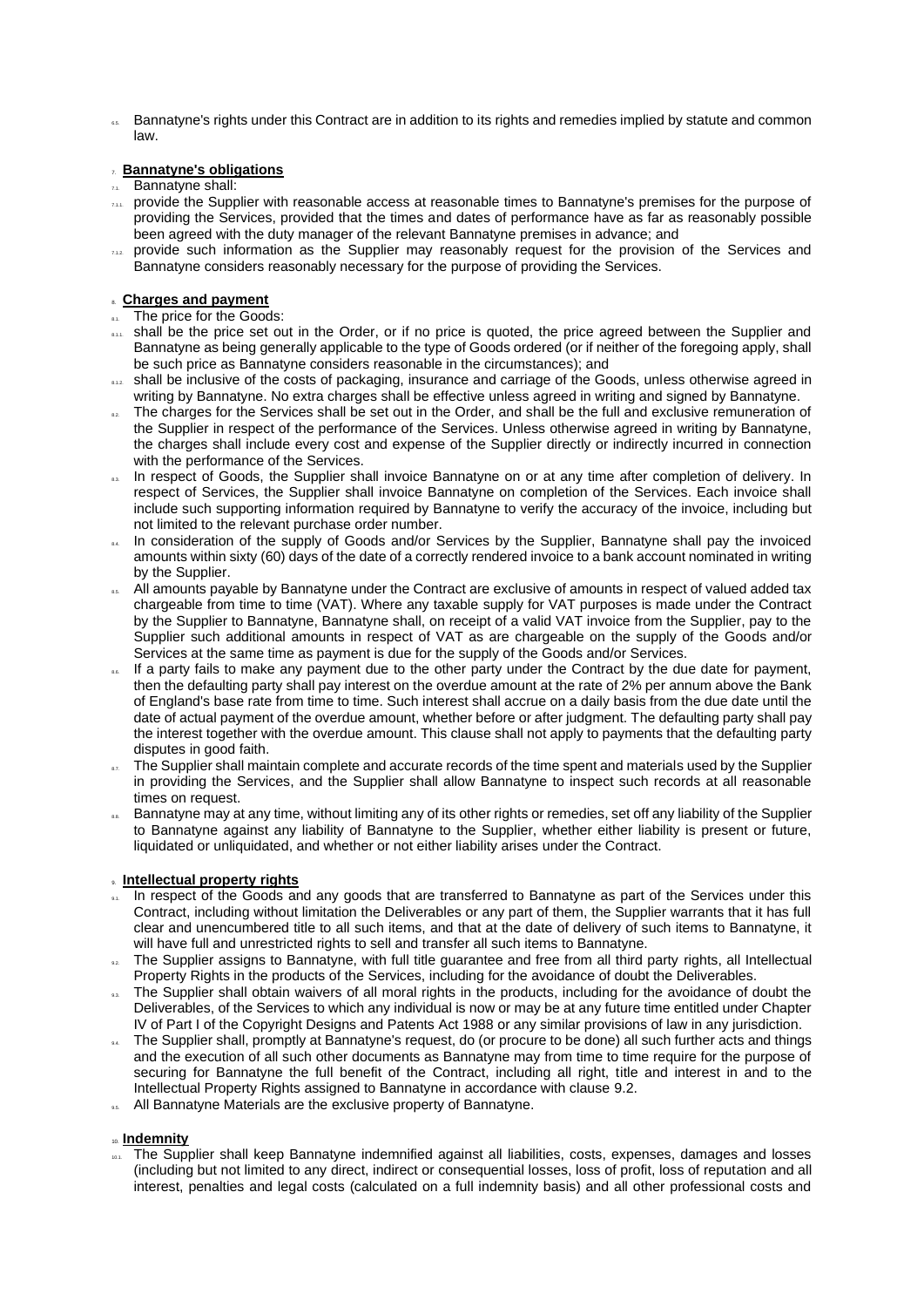expenses) suffered incurred by Bannatyne as a result of or in connection with:

- 10.1.1. any claim made against Bannatyne for actual or alleged infringement of a third party's intellectual property rights arising out of, or in connection with, the manufacture, supply or use of the Goods, or receipt, use or supply of the Services, to the extent that the claim is attributable to the acts or omissions of the Supplier, its employees, agents or subcontractors;
- 10.12. any claim made against Bannatyne by a third party for death, personal injury or damage to property arising out of, or in connection with, defects in Goods, to the extent that the defects in the Goods are attributable to the acts or omissions of the Supplier, its employees, agents or subcontractors; and
- 10.13. any claim made against Bannatyne by a third party arising out of or in connection with the supply of the Goods or the Services, to the extent that such claim arises out of the breach, negligent performance or failure or delay in performance of the Contract by the Supplier, its employees, agents or subcontractors.
- 10.2 This clause [10](#page-3-1) shall survive termination of the Contract.

### <span id="page-4-1"></span>11. **Limitation of liability**

- <span id="page-4-0"></span>11.1. Nothing in these Conditions shall limit or exclude Bannatyne's liability for:
- 11.1.1. death or personal injury caused by its negligence, or the negligence of its employees, agents or subcontractors; 11.12. fraud or fraudulent misrepresentation;
- 11.13. any other matter for which liability cannot be properly excluded or limited.
- $112$ . Subject to clause [11.1:](#page-4-0)
- 11.2.1. Bannatyne shall under no circumstances whatever be liable to the Supplier, whether in contract, tort (including negligence), breach of statutory duty, or otherwise, for loss of profits, loss of business, depletion of goodwill and/or similar losses, loss of anticipated savings, or loss of goods, loss of contract, loss of use, loss of corruption of data or information or any special, indirect, consequential or pure economic loss, costs, damages, charges or expenses arising under or in connection with the Contract; and
- 1122 Bannatyne's total liability in contract, tort (including negligence or breach of statutory duty), misrepresentation, restitution or otherwise arising in connection with the performance or contemplated performance of the Contract (including any liability for the acts or omissions of its employees) shall in no circumstances exceed the amount of Charges applicable to the Order which gave rise to the liability in question.
- 11.3. This clause [11](#page-4-1) shall survive termination of the Contract.

### 12. **Insurance**

During the term of the Contract and for a period of seven (7) years thereafter, the Supplier shall maintain in force, with a reputable insurance company, professional indemnity insurance, product liability insurance and public liability insurance to cover the liabilities that may arise under or in connection with the Contract, and shall, on Bannatyne's request, produce both the insurance certificate giving details of cover and the receipt for the current year's premium in respect of each insurance.

### <span id="page-4-2"></span>13. **Confidentiality and Data Protection**

- 13.1. The Supplier shall keep in strict confidence all business information, customer information, technical or commercial know-how, specifications, inventions, processes or initiatives which are of a confidential nature and have been disclosed to the Supplier, its employees, agents or subcontractors, and any other confidential information concerning Bannatyne's business, its products and services which the Supplier may obtain. The Supplier shall only disclose such confidential information to those of its employees, agents and subcontractors who need to know it for the purpose of discharging the Supplier's obligations under the Contract, and shall ensure that such employees, agents and subcontractors comply with the obligations set out in this clause as though they were a party to the Contract. The Supplier may also disclose such of the Bannatyne's confidential information as is required by binding order of a court or enforcement authority of competent jurisdiction, provided always that it first gives Bannatyne reasonable notice of such disclosure and takes into account Bannatyne's comments (if any) on the nature or scope of such disclosure.
- 13.2. Each party shall comply with its obligations under the Data Protection Legislation in relation to any personal data processed in accordance with this Contract.
- 13.3. Taking into account the state of the art, costs of implementation and the nature, scope, context and purposes of processing as well as the risk of varying likelihood and severity for the rights and freedoms of natural persons, each party shall implement (and at all times keep in place) appropriate technical and organisational measures to ensure a level of security appropriate to guard against unauthorised or unlawful processing of the Personal Data and/or loss, accidental or unlawful destruction, alteration, unauthorised disclosure of, access to or damage to the Personal Data and to ensure a level of security appropriate to the risk from any processing, including as appropriate:
- 13.3.1. the pseudonymisation and encryption of Personal Data;
- 13.32 the ability to ensure the ongoing confidentiality, integrity, availability and resilience of processing systems and services;
- 13.3. the ability to restore the availability and access to Personal Data in a timely manner in the event of a physical or technical incident; and
- 13.34. a process for regularly testing, assessing and evaluating the effectiveness of technical and organisational measures for ensuring the security of the processing.
- 13.4. To the extent that the Supplier processes any Personal Data on behalf of Bannatyne, it shall:
- 1341. implement and maintain such technical and organisational security measures in relation to such data as are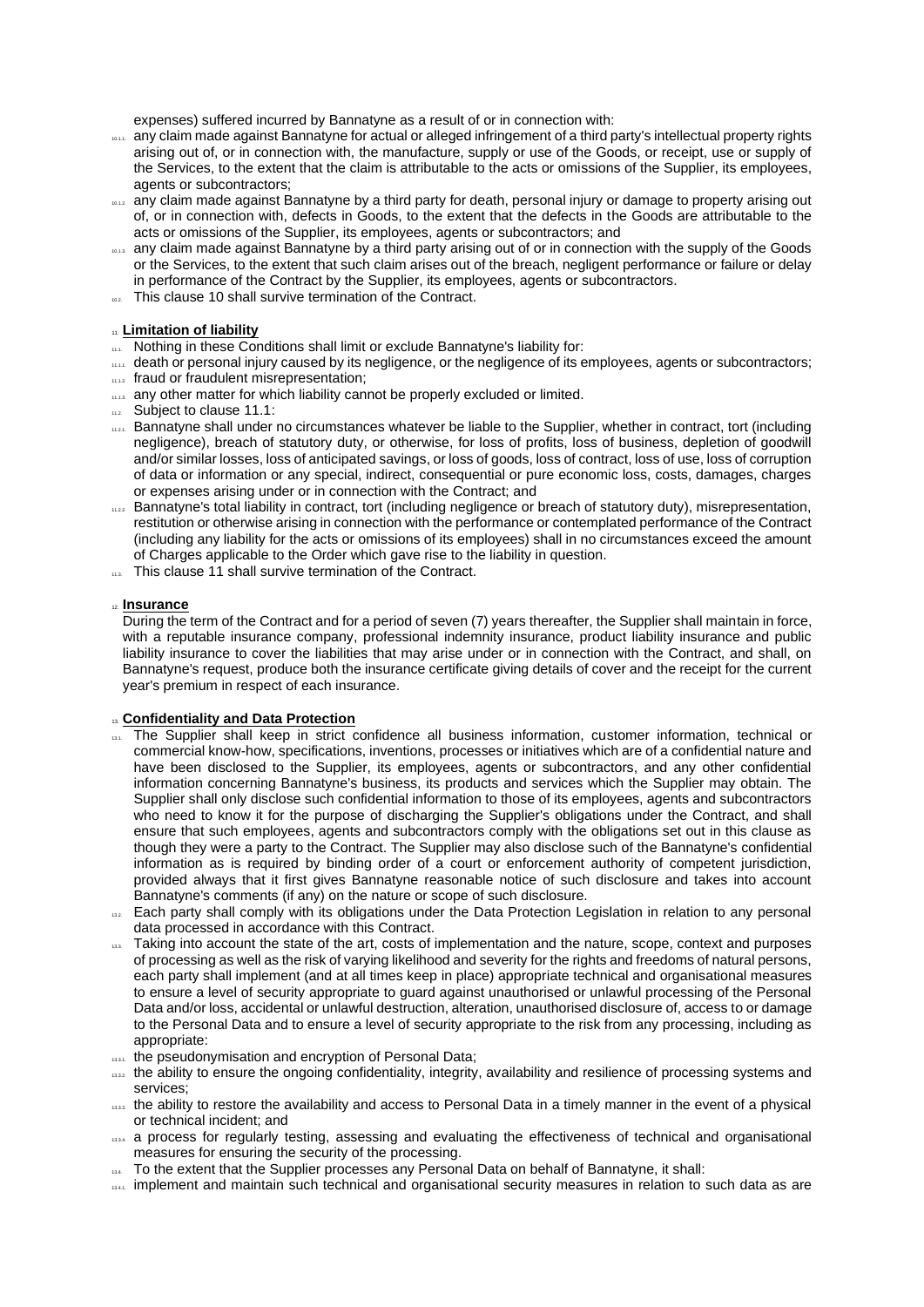commensurate to the harm that would be caused by any unauthorised disclosure thereof, and to ensure that such measures are complied with;

- 1342. not engage another processor of the Personal Data without prior specific or general written authorisation from the controller and, where it relies on general authorisation, inform the controller of any intended changes concerning the addition or replacement of other processors;
- where it engages another processor for carrying out processing activities on behalf of Bannatyne, impose obligations on that other processor that are substantially equivalent to the terms set out in this clause 13.4;
- 13.4.4 only process the Personal Data strictly in accordance with Bannatyne's documented instructions from time to time, or as otherwise required by applicable laws;
- 1345. not transfer the Personal Data to an international organisation or to a place outside both the United Kingdom and the European Economic Area other than on the documented instructions of Bannatyne;
- 13.4. where processing Personal Data other than on the basis of documented instructions from Bannatyne, first inform Bannatyne of the requirement to process it on the grounds of applicable laws (unless prohibited from doing so by applicable laws);
- 1347. ensure that the persons authorised to process the Personal Data have committed themselves to confidentiality or are under an appropriate statutory obligation of confidentiality;
- 1344 taking into account the nature of the processing, assist Bannatyne by appropriate technical and organisational measures, insofar as this is possible, for the fulfilment of Bannatyne's obligation to respond to requests under the Data Protection Legislation in relation to data subjects' rights of access to Personal Data, rectification of Personal Data, erasure of Personal Data, restriction of Personal Data, data portability, objection to processing of Personal Data, and in relation to automated decision-making;
- 1344. taking into account the nature of the processing and the information available to the processor, assist Bannatyne in ensuring compliance with its obligations under the Data Protection Legislation in relation to the security of processing, notification of Personal Data breaches to regulatory authorities and data subjects, and carrying out and consulting with regulatory authorities in relation to data protection impact assessments;
- at the choice of Bannatyne, delete or return the Personal Data to Bannatyne after the end of the provision of the services, and delete existing copies unless required to store it by applicable laws;
- 13.411. make available to Bannatyne all information necessary to demonstrate compliance with the obligations under the Data Protection Legislation in relation to the appointment and use of processors;
- 13.4.12. allow Bannatyne access to its personnel, systems and premises on reasonable notice from time to time to audit the Supplier's compliance with the obligations set out in this clause; and
- 13.43. immediately inform Bannatyne if, in its reasonable opinion, an instruction given to it by Bannatyne infringes Data Protection Legislation, or any other applicable laws relating to data protection.
- 13.5. In addition to any other remedy available to Bannatyne, the Supplier shall indemnify and keep indemnified and defend and hold harmless Bannatyne and its servants or agents in full and on demand and at the Supplier's own expense against any penalties, fines, administrative sanctions or other sums payable that are imposed on Bannatyne by a data protection supervisory authority/the Information Commissioner and against any liabilities or losses and all costs (on a full indemnity basis), claims, compensation, damages, expenses or interest incurred by Bannatyne or for which Bannatyne may become liable, in each case due to one or more of the matters listed below but howsoever arising, and whether wholly or in part resulting directly or indirectly from matters listed below, and whether or not such losses or the consequences of the matters listed below were in the parties' contemplation or were foreseeable at the date of this Contract:
- 13.5. any failure by the Supplier to comply with any of the Supplier's obligations under clauses 13.2-13.4;
- 13.5.2. any breach by a sub-processor of its contract with the Supplier;
- 13.5.3. any breach by the Supplier or a sub-processor of European DP Law; and/or
- 13.54. any claim made by Bannatyne pursuant to clause 13.6.
- 13.6. The indemnity provided by the Supplier under clause 13.5 shall also cover any and all claims made by Bannatyne against the Supplier for compensation under Article 82(5) GDPR and/or under UK DP Law, including for any costs, damages or expenses paid by Bannatyne to a Data Subject in the event of a breach of European DP Law and/or for any facilities or other benefits provided at Bannatyne's expense to a Data Subject in the event of a breach of European DP Law, which is the responsibility of both parties (whether they are responsible with other controllers/processors or not).
- 13.7. The Supplier's liability under the indemnity in clause 13.5 shall, notwithstanding any provision to the contrary in the Contract, be unlimited.
- This clause [13](#page-4-2) shall survive termination of the Contract.

### 14. **Termination**

- Without limiting its other rights or remedies, Bannatyne may terminate the Contract (and at its option any Services or Goods still due to be supplied under it) without liability to the Supplier by giving the Supplier not less than 10 Business Days' written notice.
- 14.2 Without limiting its other rights or remedies, Bannatyne may terminate the Contract with immediate effect by giving written notice to the Supplier if:
- 1421. the Supplier commits a material breach of the terms of the Contract (materiality to be determined solely by Bannatyne and including for this purpose any repeated breaches any of the terms of the Contract in such a manner as to reasonably justify the opinion that its conduct is inconsistent with it having the intention or ability to give effect to the terms of the Contract);
- 1422. Bannatyne reasonably believes that the financial position of the Supplier is such that it's ability to adequately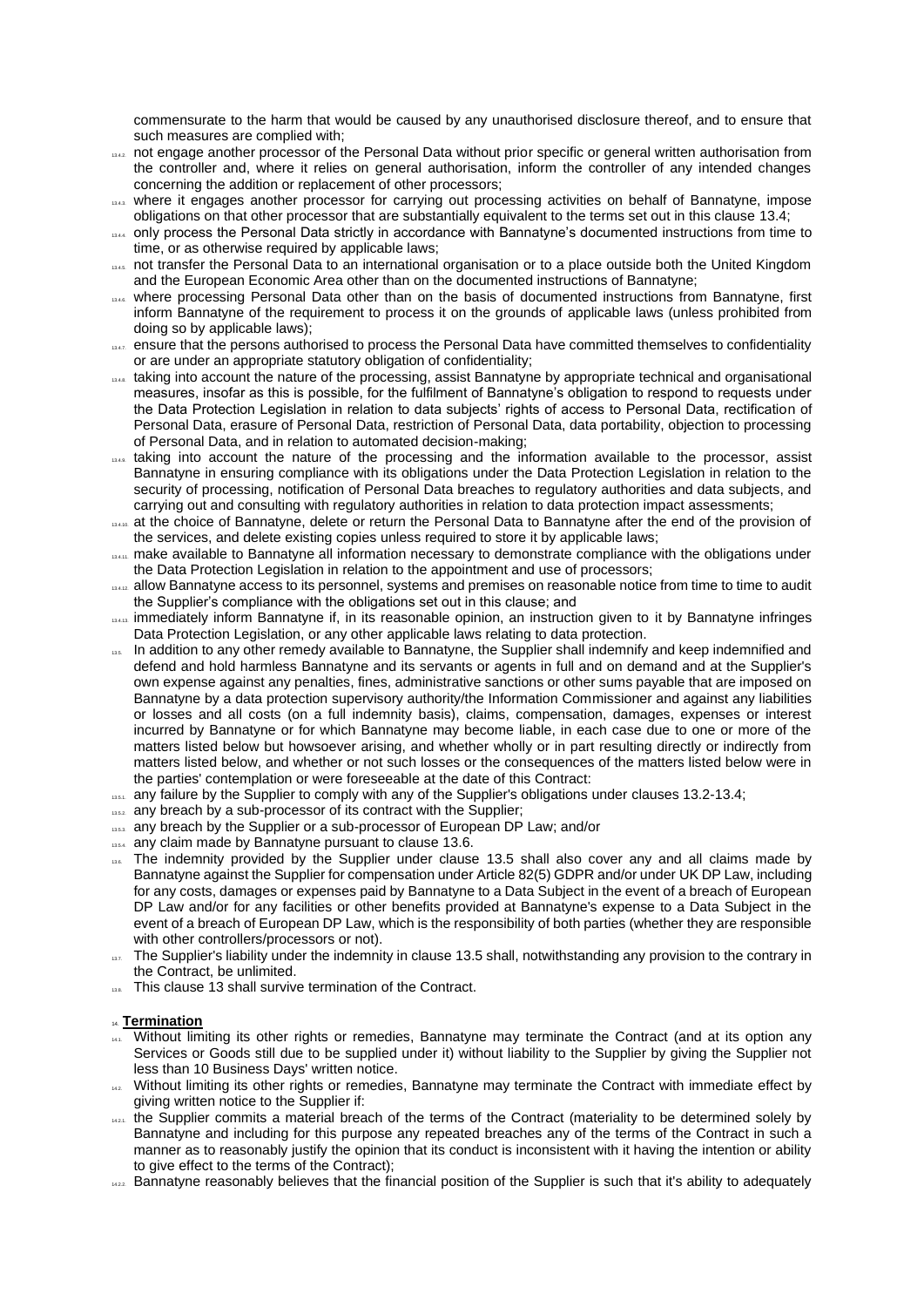fulfil its obligations under the Contract are in jeopardy; or

- 1423. Bannatyne reasonably believes that an ongoing association with the Supplier would be harmful or potentially harmful to its goodwill or brand, or the wellbeing of its staff or customers.
- 14.3. Termination of the Contract, however arising, shall not affect any of the parties' rights and remedies that have accrued as at termination.
- 14.4. Clauses which expressly or by implication survive termination of the Contract shall continue in full force and effect.

### 15. **Consequences of termination**

On termination of the Contract for any reason, the Supplier shall immediately deliver to Bannatyne all Deliverables whether or not then complete, and return all Bannatyne Materials. If the Supplier fails to do so, then Bannatyne may enter the Supplier's premises and take possession of them. Until they have been returned or delivered, the Supplier shall be solely responsible for their safe keeping and will not use them for any purpose not connected with this Contract.

### <span id="page-6-1"></span>16. **Law and compliance**

- 16.1. In the course of performing its obligations under the Contract, the Supplier shall at all times comply with applicable laws and regulations and associated guidance. Without limiting the generality of the foregoing, the Supplier shall at all times comply, and procure that its agents, employees, officers and subcontractors shall comply with, Bannatyne's anti-bribery and corruption policy, as updated from time to time. Without prejudice thereto, the Supplier agrees and undertakes to Bannatyne, that in performing its obligations under the Contract, it shall not engage in any activity, practice or conduct which constitutes an offence under the Bribery Act 2010 (or any equivalent legislation in any relevant jurisdiction).
- <sup>16.2</sup> The Supplier acknowledges that any breach of this clause [16](#page-6-1) shall constitute a material breach of the Contract.

#### 17. **General**

- The True Majeure Bannatyne shall not be deemed to be in breach of the Contract nor liable for delay in performing, or failure to perform, any of its obligations under it if such a delay or failure result from an event, circumstances or cause beyond its reasonable control.
- 17.2. Assignment and other dealings
- $n_{21}$ . Bannatyne may at any time assign, transfer, mortgage, charge, subcontract or deal in any other manner with all or any of its rights or obligations under the Contract.
- $1722$  The Supplier may not assign, transfer, mortgage, charge, subcontract, declare a trust over or deal in any other manner with all or any of its rights or obligations under the Contract without the prior written consent of Bannatyne.
- 17.3. Notices
- <span id="page-6-2"></span> $17.31$ . Any notice or other communication given to a party under or in connection with the Contract shall be in writing, addressed to that party at its registered office (if it is a company) or its principal place of business (in any other case) or such other address as that party may have specified to the other party in writing in accordance with this clause, and shall be delivered personally, or sent by pre-paid first class post or other next working day delivery service, commercial courier, or e-mail (in the case of Bannatyne only where that email is delivered to the account of a statutory director of Bannatyne).
- $17.32$  A notice or other communication shall be deemed to have been received: if delivered personally, when left at the address referred to in clause [17.3.1;](#page-6-2) if sent by pre-paid first class post or other next working day delivery service, at 9.00 am on the second Business Day after posting; if delivered by commercial courier, on the date and at the time that the courier's delivery receipt is signed; or, if sent by e-mail, one Business Day after transmission.
- $173.3$  The provisions of this clause shall not apply to the service of any proceedings or other documents in any legal action.
- $\frac{1}{174}$ . If any provision or part-provision of the Contract is or becomes invalid, illegal or unenforceable, it shall be deemed modified to the minimum extent necessary to make it valid, legal and enforceable. If such modification is not possible, the relevant provision or part-provision shall be deemed deleted. Any modification to or deletion of a provision or part-provision under this clause shall not affect the validity and enforceability of the rest of the Contract.
- 17.5. A waiver of any right or remedy under the Contract or law is only effective if given in writing and shall not be deemed a waiver of any subsequent breach or default. No failure or delay by a party to exercise any right or remedy provided under the Contract or by law shall constitute a waiver of that or any other right or remedy, nor shall it prevent or restrict the further exercise of that or any other right or remedy. No single or partial exercise of such right or remedy shall prevent or restrict the further exercise of that or any other right or remedy.
- $17.66$  Nothing in the Contract is intended to, or shall be deemed to, establish any partnership or joint venture between the parties, nor constitute either party the agent of the other for any purpose. Neither party shall have authority to act as agent for, or to bind, the other party in any way.
- $17.7.$  A person who is not a party to the Contract shall not have any rights to enforce its terms.
- <span id="page-6-0"></span> $17.8$  Except as set out in these Conditions, no variation of the Contract, including the introduction of any additional terms and conditions, shall be effective unless it is agreed in writing and signed by a statutory director of Bannatyne.
- $\pi$ <sup>9</sup>. The Contract, and any dispute or claim arising out of or in connection with it or its subject matter or formation